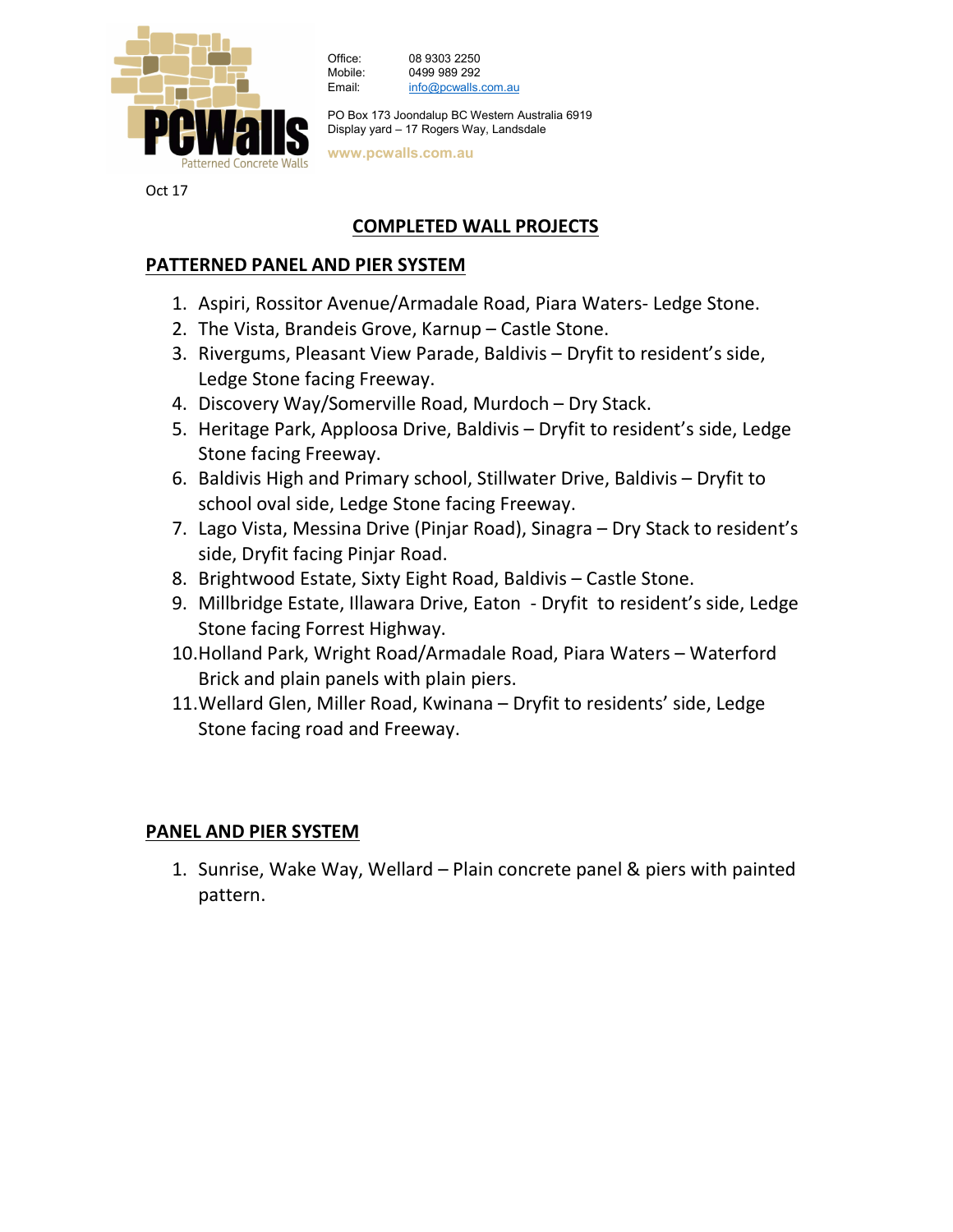

| Office:             | 08 9303 2250        |
|---------------------|---------------------|
| Mobile <sup>.</sup> | 0499 989 292        |
| Email:              | info@pcwalls.com.au |
|                     |                     |

PO Box 173 Joondalup BC Western Australia 6919 Display yard – 17 Rogers Way, Landsdale

www.pcwalls.com.au

## BESPOKE PATTERNED PANEL AND STEEL H POST SYSTEM

- 1. Vivente Stage 1 & 2, Rowley Road, Hammond Park bespoke patterned panels with steel H posts with painted pattern.
- 2. Movida Stage 1, 2 & 3, Orchard Road, Midvale bespoke patterned panels facing Roe Highway , Ledge Stone to resident's side, steel H posts.
- 3. Iluma Estate, Lord Street/Marshall Road, Bennett Springs bespoke patterned panels facing Lord Street, plain panels to resident's side, steel H posts.

## PLAIN PANEL AND CONCRETE H POST SYSTEM

1. Kwinana Freeway southbound lane widening, Berrigan Drive to Armadale Road – Painted flat concrete panels and concrete H posts

## REFERENCES

- 1. George Chi, Lend Lease Engineering 0448 060952
	- a. Kwinana Freeway widening Roe to Armadale noise wall.
	- b. 540m long x 2.7 to 3.0m high. Supply and install.
	- c. Value \$726,706
- 2. Jonathon Small, Tabec Engineering 08 94255900
	- a. Rivergums stage 9, 10, 11 & 12- noise wall.
	- b. 625m long x 3.6 to 4m high including retaining. Design, supply and install.
	- c. Value (combined 2 projects) \$1,279,959.
- 3. John Twinch, Cockram Constructions 0400 596284
	- a. Baldivis Primary & High School noise wall as part of Rivergums noise wall above.
	- b. 575m long x 4m high including retaining. Design, supply and install.
	- c. Value \$910,584.